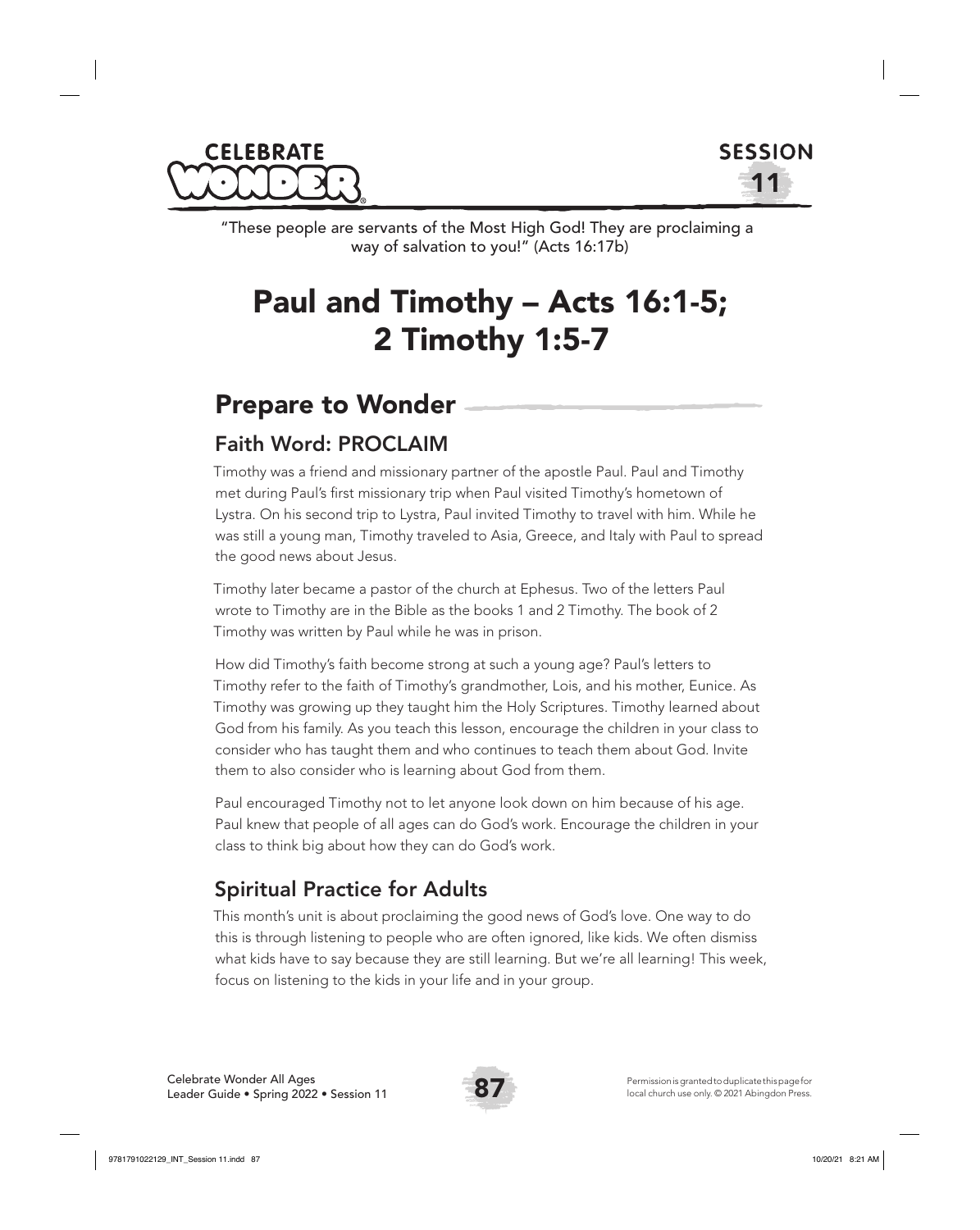# Come Together

## Come Together

*Supplies: Class Pack,* Celebrate Wonder Bible Storybook*, Wonder Box, white cloth, battery-operated candle, family picture*

*Prepare Ahead: Set up a Wonder Table (see p. 3) with a white cloth, batteryoperated candle, and a Wonder Box (see p. 3). Display the Unit 3 Bible Verse Poster (Class Pack—pp. 9 & 16) and Faith Word Poster (Class Pack—p. 21). Place a family picture inside of the Wonder Box.* 

- Point to the Unit 3 Faith Word Poster, and invite the children to wonder about what the word *proclaim* means.
- Invite the kids to join you in a circle.

**SAY:** This month we are hearing stories about a man named Paul. In today's story, we meet one of Paul's friends, Timothy. He was a kid when he met Paul. He travelled with Paul to share God's love and proclaim the good news.

ASK: Who can you share God's love with this week?

• We recommend reading a story each week from the *Celebrate Wonder Bible Storybook*. Allow an elementary kid to read, "Paul and Timothy" (pp. 290–1) and "Be Encouraged" (pp. 310–1), from the storybook.

PRAY: Dear God, help us be leaders who share your love, just like Timothy. Amen.

## Paul and Timothy – Preschool

*Supplies: Reproducible Kids' Book, crayons*

*Prepare Ahead: Photocopy "Paul and Timothy" (Reproducible 11A) for each preschooler.*

• Invite the preschoolers to use crayons to color the picture. Invite elementary kids to help the preschoolers follow the directions on the pages.

**SAY:** Paul met Timothy when Timothy was a young boy. Timothy became a follower of Jesus and a leader in the church.

ASK: What makes a good leader?

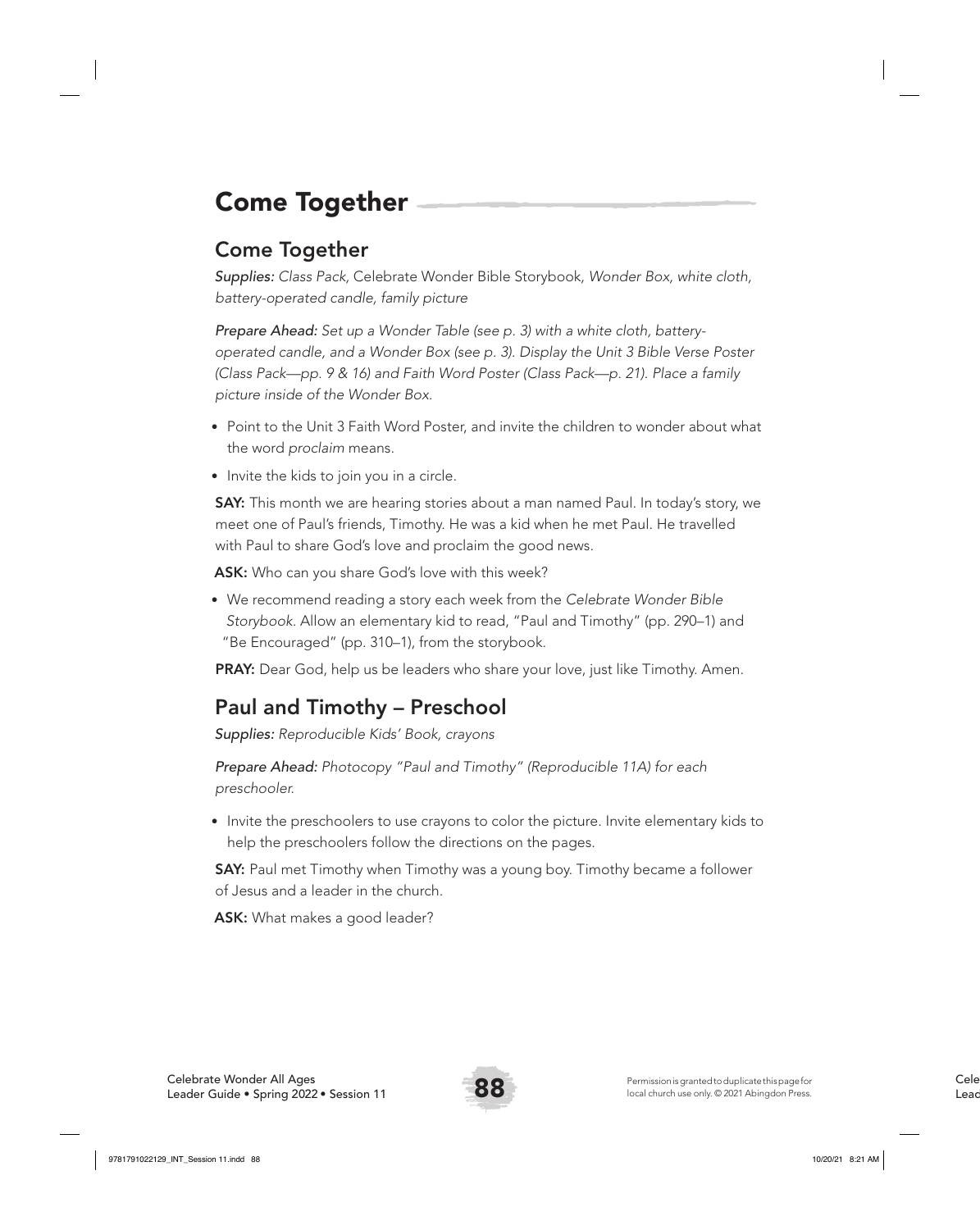## What's Silly With This Picture? – Younger **Elementary**

*Supplies: Reproducible Kids' Book, crayons, colored pencils, kids scissors*

*Prepare Ahead: Photocopy "What's Silly With This Picture?" (Reproducible 11B) for each child.*

**SAY:** Paul met Timothy when Timothy was a young boy. Timothy became a follower of Jesus and a leader in the church. But there are some silly things in this picture of Paul and Timothy. Can you find and circle them all?

- Invite the kids to circle the things that don't belong in the picture.
- Encourage the kids to color the picture.

## People in This Month's Stories – Older Elementary

*Supplies: Reproducible Kids' Book, pencils, CEB Bible*

*Prepare Ahead: Photocopy "People in This Month's Stories" (Reproducible 11C) for each child.* 

**SAY:** This month we are hearing stories about Paul and the people who helped him along the way. Solve the crossword puzzle below using the names in the box from this month's stories.

• Invite the kids to solve the puzzle.

## Who Teaches You About God? – All Ages

*Supplies: Reproducible Kids' Book, crayons or markers*

*Prepare Ahead: Photocopy "Who Teaches You About God?" (Reproducible 11D) for each child.* 

**SAY:** Timothy's mother and grandmother taught him about God.

ASK: Who teaches you about God?

- Give each child a copy of the reproduicble.
- Invite the children to draw a portrait of the people who teach them on their papers.
- Encourage them to share about their pictures with the group.

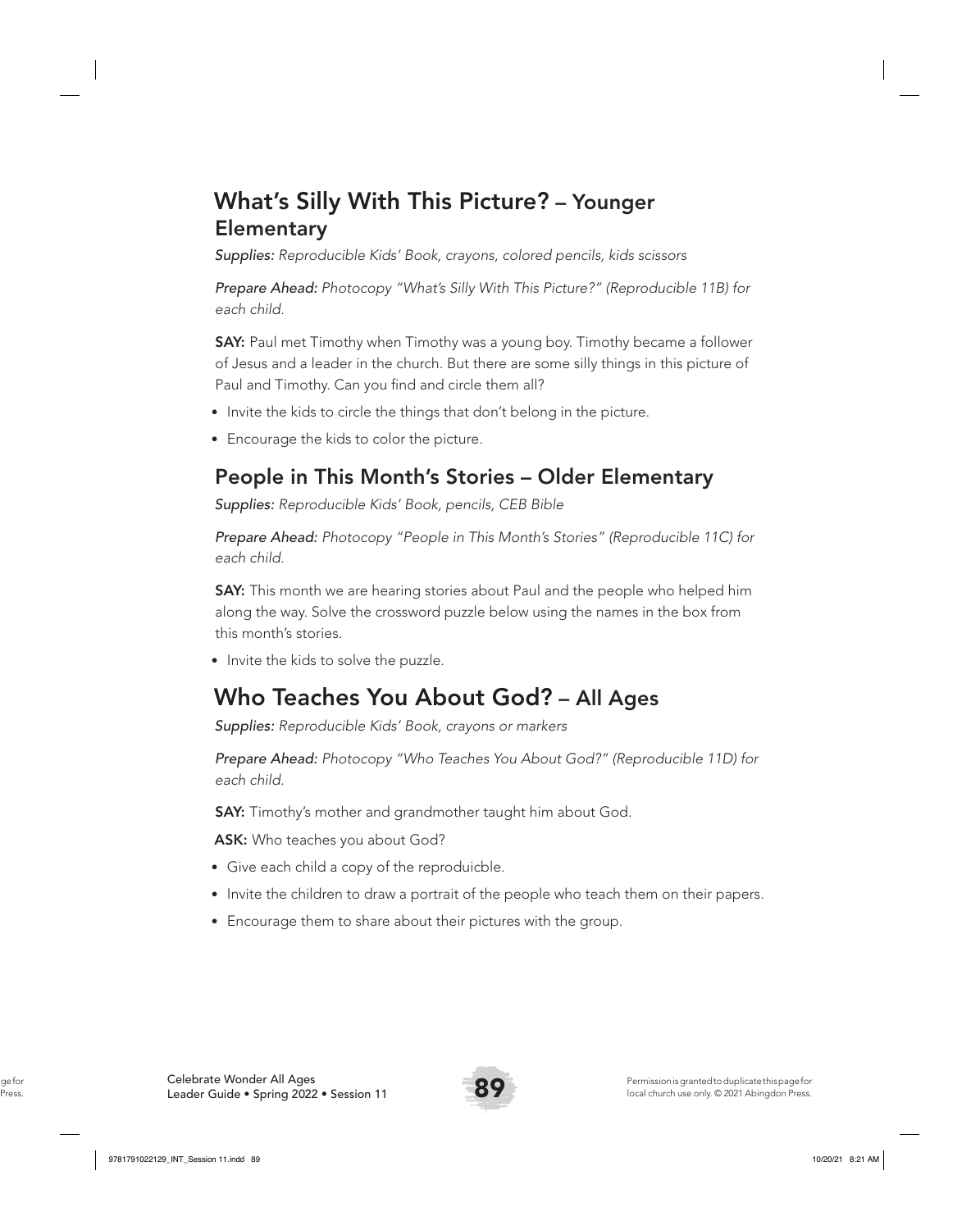# Wonder Time

## Interactive Bible Story

*Supplies: Reproducible Kids' Book* 

*Prepare Ahead: Photocopy today's Take-Home Pages from the Reproducible Kids' Book, 11F–11G. Display the Unit 3 Bible Verse Poster (Class Pack—pp. 9 & 16).*

• Invite several readers to take turns reading the story, one section at a time.

WONDER: Who teaches you about the Bible?

## Share a Story

*Supplies: Celebrate Wonder DVD, TV, DVD player*

- Invite the children to join you, and to sit in a circle on the floor.
- Watch the Session 11 video (Celebrate Wonder DVD).

## Wonder with Me

*Supplies: Class Pack, Wonder Box, scissors*

*Prepare Ahead: Lay out the Unit 3 Wonder Story Mat (Class Pack—pp. 7 & 18). Cut out the Unit 3 story figures (Class Pack—p. 3).* 

• Place the Wonder Box on the Unit 3 Wonder Story Mat.

SAY: Today's Faith Word is *proclaim*.

• Show the children the Unit 3 Faith Word Poster (Class Pack—p. 21).

SAY: Proclaim means to share out loud what you believe about your faith.

• Point to the portrait of Paul.

#### WONDER together:

- ❍ What do you think made Timothy a good leader?
- ❍ What are you excited to talk about and tell others?
- ❍ How will your words proclaim God's love?
- Add the portrait of Timothy to the poster.
- Open the Wonder Box to reveal the family picture.

**WONDER:** Why do you think there is a family picture in our Wonder Box this week?

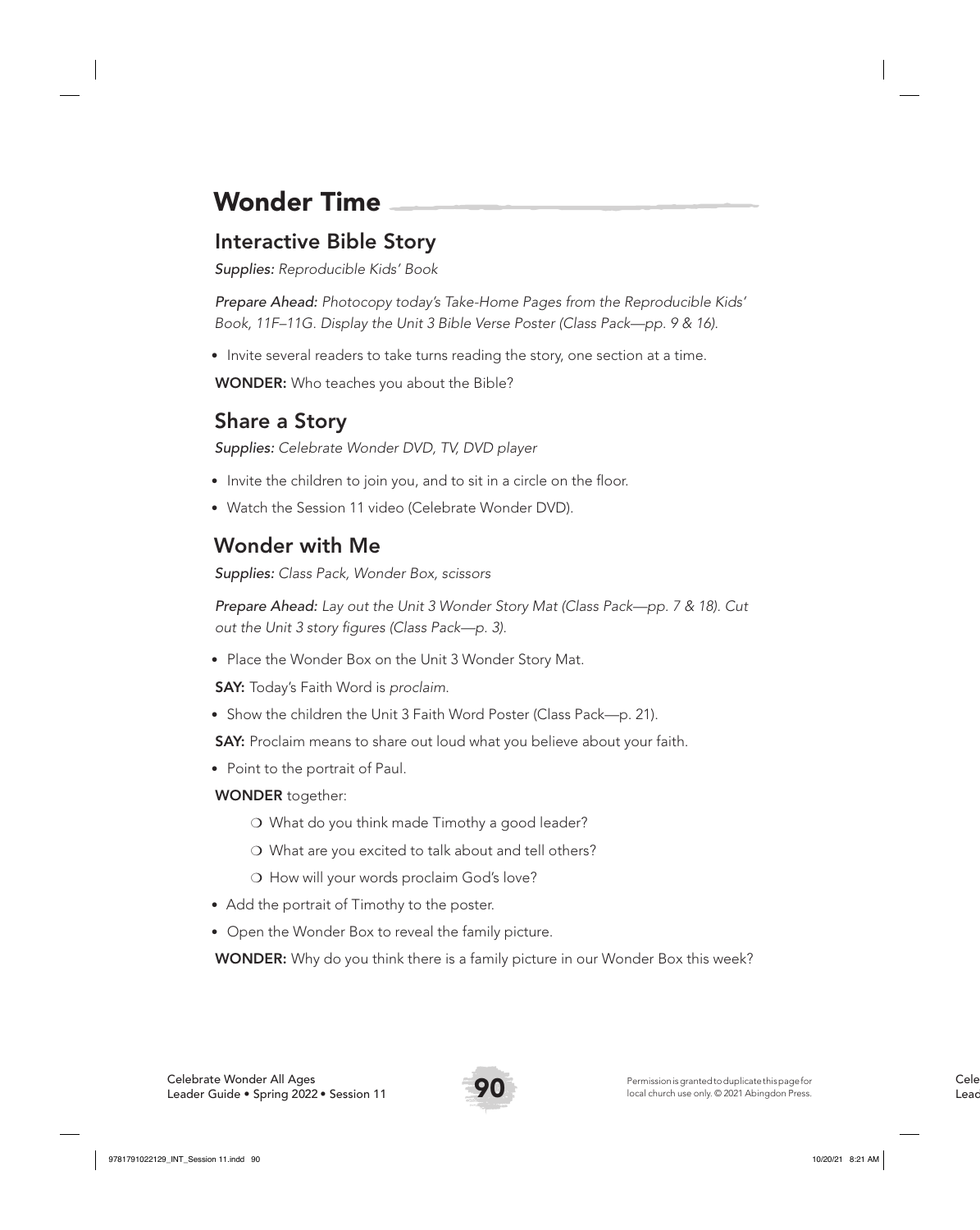## Experience Wonder

## Family of Faith Tree (Art)

*Supplies: paper, markers or crayons* 

**SAY:** Paul encouraged Timothy by telling him to remember what his family taught him about his faith.

ASK: What has your family taught you about faith?

**SAY:** We also call our church friends our family of faith.

ASK: What has your family of faith taught you about God?

**SAY:** We're going to make a family of faith tree.

- Give each child a piece of paper and something to draw with.
- Invite the kids to draw the portraits of the people who have taught them about God and Jesus. This can be their parents, grandparents, the pastor, the Sunday school team, etc.

## Examine the Bible Verse

SAY: Our Unit 3 Bible verse is Acts 16:17b. Find it in your Bibles.

ASK: Is the Book of Acts in the Old or New Testament? *(New)* Where is Acts located in the New Testament? *(right after the Gospel books)* In what chapter of Acts is our verse located? *(16)* What is the verse number? *(17)*

• Gather the kids around the Unit 3 Bible Verse Poster. Read it together.

ASK: What is the reference for our verse? *(Acts 16:17)*

**SAY:** Our Bible verse is from one of the stories we will hear this month. Paul and Silas heal a woman and this is what she says!

## Peaceful Place

*Supplies: copies of the Unit 3 Faith Word (Leader Guide—p. 115);* Celebrate Wonder Bible Storybook*; suggested book:* The World is Waiting for You*, by Barbara Kerley; paper; crayons or markers; stationary; pens or pencils*

*Tip: All of the supplies/activities suggested for the Peaceful Place are optional.*

- Assist the children, as needed, as they interact with the items provided.
- Encourage the children to color the Unit 3 Faith Word coloring page.
- Invite the children to write letters like Paul did.

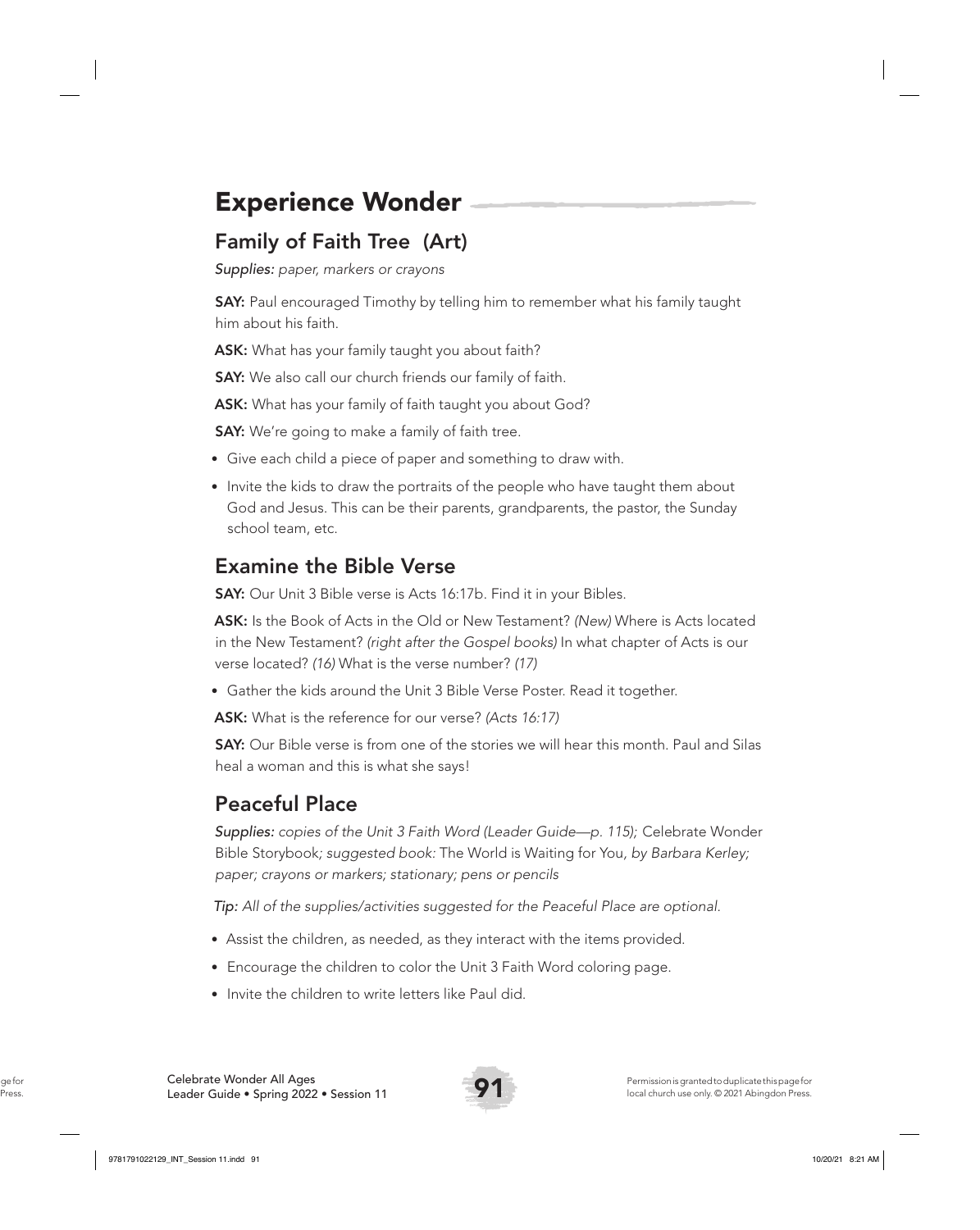# Go in Peace

## **Spiritual Practice –** Exploring Proclamation Through Preaching

**SAY:** A spiritual practice is something we do to help us connect to and spend time with God. It doesn't have to be the same thing every time, but it can be. A spiritual practice can be praying silently or out loud, dancing, singing, walking, breathing, drawing, chanting, or speaking blessings.

- Guide the children through a spiritual practice and invite them to repeat after you:
	- O LEADER SAYS: My voice is important.
	- O CLASS SAYS: My voice is important.
	- O LEADER SAYS: My voice matters.
	- O CLASS SAYS: My voice matters.
	- ❍ LEADER SAYS: Thank you, God, for my voice.
	- O CLASS SAYS: Thank you, God, for my voice.

**PRAY:** Dear God, help us proclaim your love in all we say and do. Amen.

• Bless the children before they leave. Touch each child on the hand as you say this blessing: "You are important. You matter."

## Family Spiritual Practice

SAY: Let's take a look at your Take-Home Pages for today *(Reproducibles 11F–11G)*. Ask your family to participate in this week's spiritual practice and encourage someone on your church's prayer list.

## Supplemental Activities

## Preschoolers and Early Elementary – Follow the Leader

#### *Supplies: none*

**SAY:** Paul and Timothy were both leaders.

ASK: What makes a good leader?

- Invite the kids to play follow the leader.
- You will be the first leader. Encourage the kids to follow you and do what you do. Then, choose a child to be the leader.
- After the child has gotten a turn to lead for a few minutes, choose another leader.
- Keep playing until every child has gotten to be the leader.

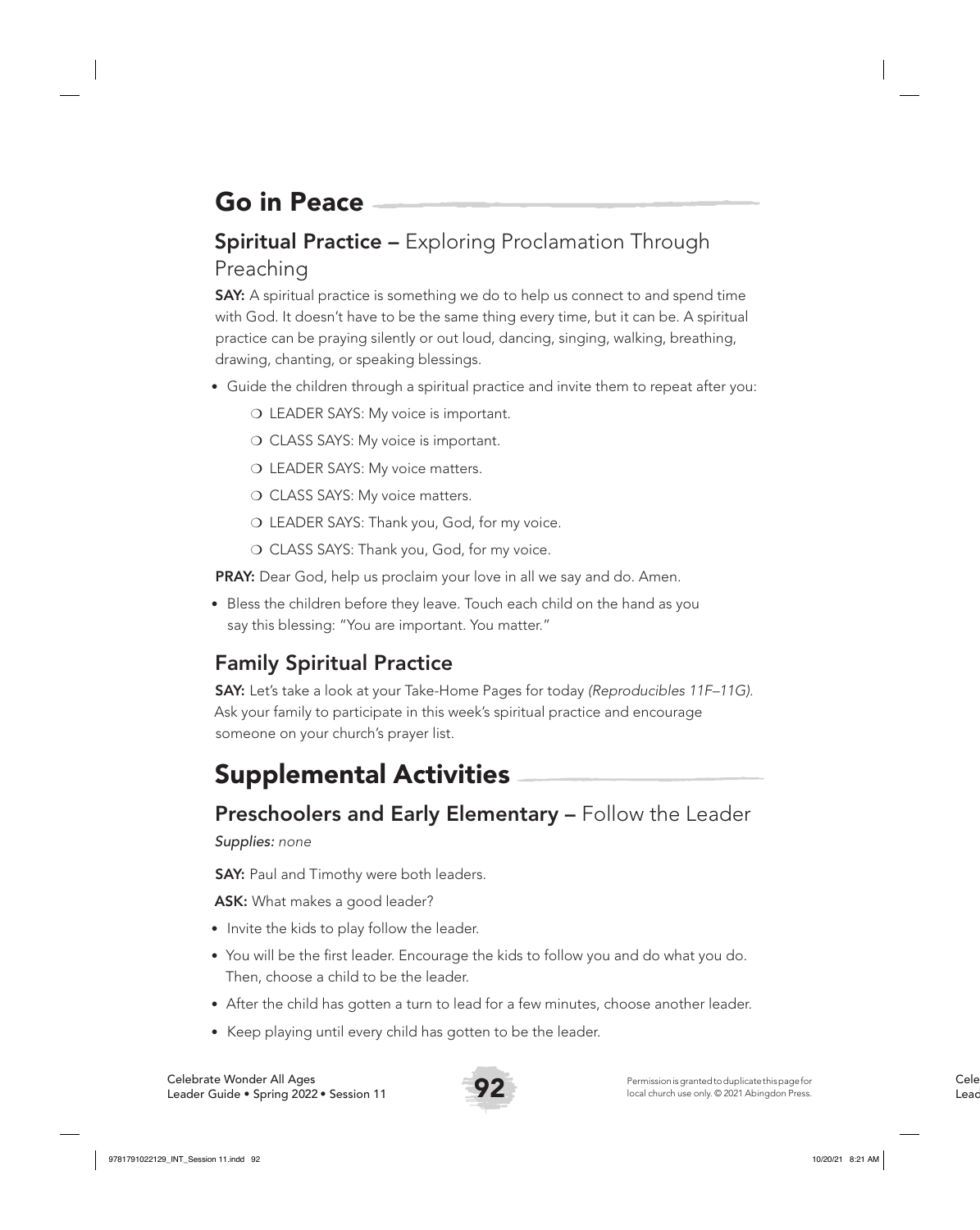## Older Elementary – Inherited Traits (Science Activity)

*Supplies: Reproducible Kids' Book, pens or pencils*

#### *Prepare Ahead: Photocopy "Inherited Traits" (Reproducible 11E) for each child.*

SAY: In our Bible story, Paul reminds Timothy that he inherited his faith from his mother and grandmother. There are other things we inherit too! Today we are going to take a class survey to see how many of us have certain inherited traits. A trait is something that can be used to divide people into groups. For example, eye color is a trait.

- Have the children sort themselves into groups according to the color of their eyes. All people with the same eye color will stand together.
- Give each child a copy of "Class Survey" and a pencil.
- Have the children work together to determine the number of people having each eye color.
- Have each child record the results on his or her sheet.

SAY: As you can see, the next trait on your survey is hair color.

- Have the children sort themselves into groups according to hair color.
- Have the children work together to determine the number or people having each hair color.
- Have each child record the results on his or her sheet.

**SAY:** Let's check out our ears. Your earlobe is the soft part at the bottom of your ear. Some people have attached earlobes. Their ear shape curves down straight to their head. Other people have unattached earlobes. Their ear shape dips down and then back up before attaching to their head, resulting in a part of the ear that hangs down.

- Have the children sort themselves into two groups according to whether their earlobes are attached or unattached.
- Have the children determine how many of them are in each group and record the result on their sheets.

ASK: How many of you can curl or roll your tongue?

- Have everyone who can curl their tongue stand on one side of the room and everyone who cannot curl their tongue stand on the other side.
- Have the children determine how many of them are in each group and record the result on their sheets.